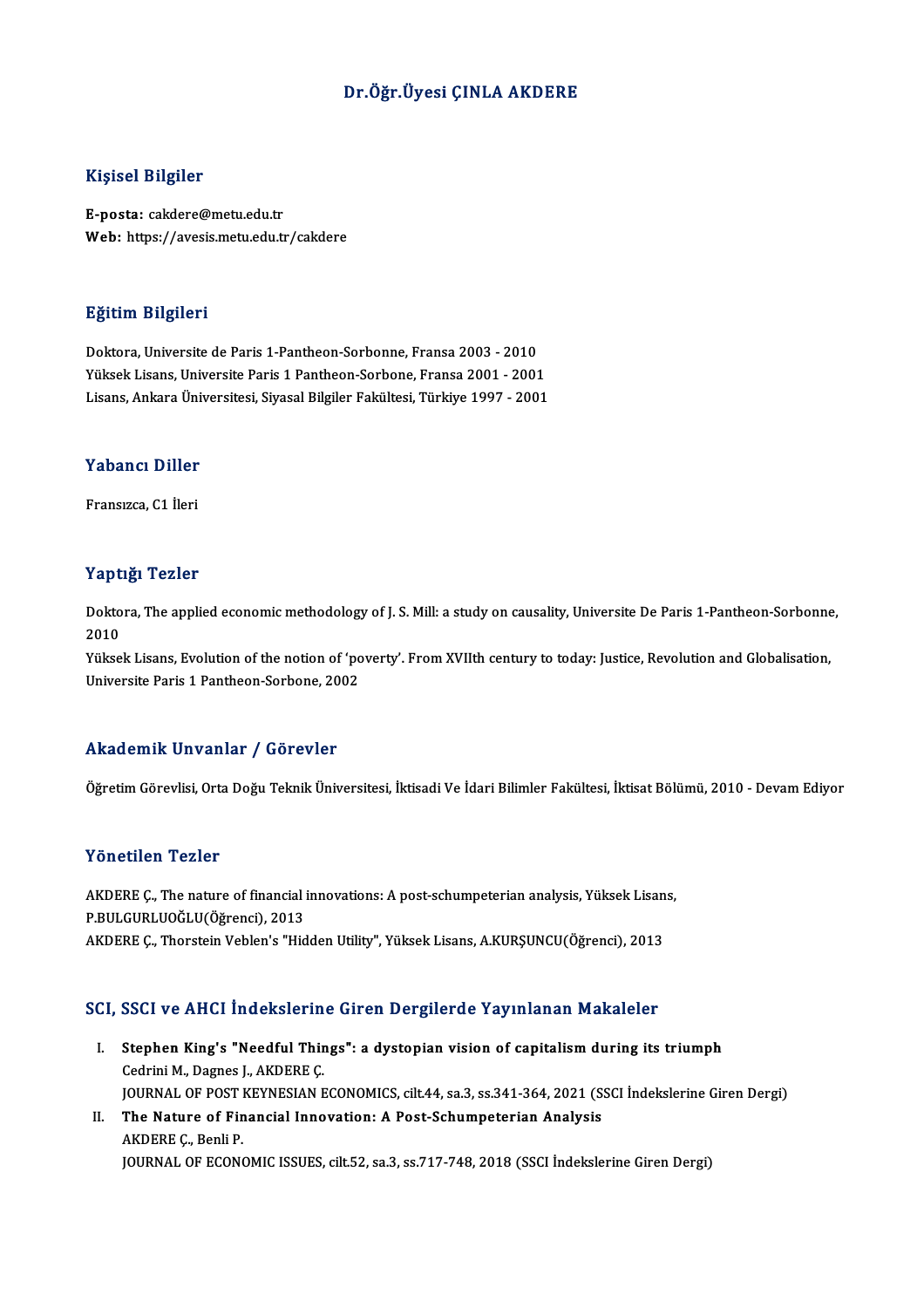# Diğer Dergilerde Yayınlanan Makaleler<br>

- Iger Dergilerde Yayınlanan Makaleler<br>I. Duality of knowledge, singularity of method I. Duality of knowledge, singularity of method Journal of Asian Business and Economic Studies, cilt.25, sa.1, ss.163-184, 2018 (Diğer Kurumların Hakemli Dergileri) SCHINCKUS C., AKDERE C. Journal of Asian Business and Economic Studies, cilt.25, sa.1, ss.163-184, 2018 (Diğer Kurum)<br>Dergileri)<br>II. Towards a new way of teaching statistics in Economics: The case of Econophysics<br>SCUINCKUS C. AKDERE C
- Dergileri)<br>Towards a new way of<br>SCHINCKUS C., AKDERE Ç.<br>Ekonomi TEK, cilt 4, sa 3, s Towards a new way of teaching statistics in Economics: The case of Ec<br>SCHINCKUS C., AKDERE Ç.<br>Ekonomi-TEK, cilt.4, sa.3, ss.89-108, 2017 (Diğer Kurumların Hakemli Dergileri) Ekonomi-TEK, cilt.4, sa.3, ss.89-108, 2017 (Diğer Kurumların Hakemli Dergileri)<br>Kitap & Kitap Bölümleri

- itap & Kitap Bölümleri<br>I. Hepsi Aynı Şeyi Söyleyecekse Bu Kadar Çok İktisatçıya Ne Gerek Var?<br>AKDERE C p & Artup<br>Hepsi Ayn<br>AKDERE Ç. Hepsi Aynı Ş<br>AKDERE Ç.<br>Iletisim, 2018<br>Dialogues au AKDERE Ç.<br>Iletisim, 2018<br>II. Dialogues sur le Commerce des Bleds de Ferdinando Galiani: Texte, Intertexte, etContexte<br>Ömionon V. E. Ažur M. S. Akdere C.
- Iletisim, 2018<br>Dialogues sur le Commerce des<br>Özveren Y.E., Ağır M.S., Akdere Ç.<br>Ferdinande Celiani, Ésenemie et Pe Dialogues sur le Commerce des Bleds de Ferdinando Galiani: Texte, Intertexte, etCo<br>Özveren Y. E. , Ağır M. S. , Akdere Ç.<br>Ferdinando Galiani, Économie et Politique, , Editör, Classiques Garnier, Paris, ss.371-399, 2018<br>"Da Özveren Y. E. , Ağır M. S. , Akdere Ç.<br>Ferdinando Galiani, Économie et Politique, , Editör, Classiques Garnier, Paris, ss.371-399, 2018<br>III. "Davranışsal İktisat ve Sınırlı Rasyonellik Varsayımı"
- Ferdinando Galiani, Économie et Politiq<br>**"Davranışsal İktisat ve Sınırlı Rasy**o<br>AKDERE Ç., BÜYÜKBOYACI HANAY M. İ.<br>İktisatta Davranıssal Yaklasımlar, D. Dur İktisatta Davranışsal Yaklaşımlar, D. Dumludağ, Ö. Gökdemir, L. Neyse, Ester Ruben , Editör, İmge Kitabevi, İstanbul,<br>ss.105-139, 2015 AKDERE Ç., BÜYÜl<br>İktisatta Davranışs<br>ss.105-139, 2015

## Hakemli Kongre / Sempozyum Bildiri Kitaplarında Yer Alan Yayınlar

- akemli Kongre / Sempozyum Bildiri Kitaplarında Yer Alan Yayınlar<br>I. Hububat Ticareti ile İlgili Akdeniz Düşüncelerinin Avrupa'xxya Aktarımında Bir Köşe Taşı:<br>Ferdinande Calieni'yunin Dialegues sur le semmerse des blede adl Finando Galiani'xxnin Dialogues sur le commerce des bleds adlı yapıtı<br>Ferdinando Galiani'xxnin Dialogues sur le commerce des bleds adlı yapıtı Hububat Ticareti ile İlgili Akdeniz<br>Ferdinando Galiani'xxnin Dialogue<br>AĞIR M. S. , ÖZVEREN Y. E. , AKDERE Ç.<br>Devinen Akdeniz Semnewumu, Türkiye Ferdinando Galiani'xxnin Dialogues sur le commerce des bleds adlı yapıtı<br>AĞIR M. S., ÖZVEREN Y. E., AKDERE Ç.<br>Devinen Akdeniz Sempozyumu, Türkiye, 16 - 18 Kasım 2017 AĞIR M. S. , ÖZVEREN Y. E. , AKDERE Ç.<br>Devinen Akdeniz Sempozyumu, Türkiye, 16 - 18 Kasım 2017<br>II. On the Difficult Transition from the Mediterranean to European Economic Thought: Ferdinando<br>Celiani'e Dielegues aur la semm Devinen Akdeniz Sempozyumu, Türkiye, 16 - 18 Kası<br>On the Difficult Transition from the Mediterrar<br>Galiani's Dialogues sur le commerce des bleds<br>AČIP M.S. ÖZVEREN V.E. AKDERE C On the Difficult Transition from th<br>Galiani's Dialogues sur le commer<br>AĞIR M. S. , ÖZVEREN Y. E. , AKDERE Ç.<br>The European Society for the History o Galiani's Dialogues sur le commerce des bleds<br>AĞIR M. S. , ÖZVEREN Y. E. , AKDERE Ç.<br>The European Society for the History of Economic ThoughtXXe Congrès, Paris, Fransa, 26 - 28 Mayıs 2016 AĞIR M. S. , ÖZVEREN Y. E. , AKDERE Ç.<br>The European Society for the History of Economic ThoughtXXe Congrès, Paris, Fr<br>III. İktisat Eğitiminde Gizli Bir Diyaloğun Tarafları İstatistik Fizik Ve İktisat<br>SCHINCKUS C. AKDERE C The European Society for<br>İktisat Eğitiminde Gizli<br>SCHINCKUS C., AKDERE Ç.<br>TEK Conel Kurul Iktisat Eq İktisat Eğitiminde Gizli Bir Diyaloğun Tarafları İstatistik Fizik Ve İ<br>SCHINCKUS C., AKDERE Ç.<br>TEK Genel Kurul, Iktisat Egitimi Semineri, Ankara, Türkiye, 12 Aralık 2015<br>Feonomics and Literature Conitalist and Liberal Cont SCHINCKUS C., AKDERE Ç.<br>TEK Genel Kurul, Iktisat Egitimi Semineri, Ankara, Türkiye, 12 Aralık 2015<br>IV. Economics and Literature Capitalist and Liberal Context in Stephen Kings Needful Things<br>AKDERE Ç., METE O. TEK Genel Kurul, Iktisat Egitimi Semineri, Ankara, Türkiye, 12 Aralık 2015 Economics and Literature Capitalist and Liberal Context in Stephen Kings Needful Things<br>AKDERE Ç., METE O.<br>XII Annual Conference International Conference, organized by STOREP (The Italian Association for the History of<br>Pol AKDERE Ç., METE O.<br>XII Annual Conference International Conference, of<br>Political Economy), TORINO, 11 - 13 Haziran 2015<br>Wemen in Esonomis Theory, The sase of John XII Annual Conference International Conference, organized by STOREP (The Italian Associngle Political Economy), TORINO, 11 - 13 Haziran 2015<br>V. Women in Economic Theory The case of John Stuart Mill and Thorstein Veblen<br>AKD Political Economy), TORII<br>Women in Economic T<br>AKDERE Ç., TORAMAN U.<br>YU Annual Conforence In AKDERE Ç., TORAMAN U.<br>XII Annual Conference International Conference, organized by STOREP (The Italian Association for the History of AKDERE Ç., TORAMAN U.<br>XII Annual Conference International Conference, organiz<br>Political Economy), Torino, İtalya, 11 - 13 Haziran 2015<br>L.S.Mill.g Rosanaidering D. Bisande Methodelegiae VI. J SMil s Reconsidering D Ricardo Methodological Approach to Theoretical Controversies Political Eco<br>**J S Mill s F**<br>AKDERE Ç.<br>YIX Annual **J S Mill s Reconsidering D Ricardo Methodological Approach to Theoretical Controversies<br>AKDERE Ç.<br>XIX Annual Conference International Conference organized by ESHET (European Society for the History of<br>Feonomia Thought), P** AKDERE Ç.<br>XIX Annual Conference International Conference<br>Economic Thought), ROMA, 14 - 16 Mayıs 2015<br>Dialogues sur le Commerse des Bleds de E XIX Annual Conference International Conference organized by ESHET (European Society for the Histo<br>Economic Thought), ROMA, 14 - 16 Mayıs 2015<br>VII. Dialogues sur le Commerce des Bleds de Ferdinando Galiani Texte Intertexte
- Economic Thought), ROMA, 14 16 Mayıs 2015<br>Dialogues sur le Commerce des Bleds de Ferdinando Galiani Texte Intertexte et Contexte<br>OZVEREN E., AGIR S., AKDERE Ç. International Conference, on "Économie Et Politique Chez Ferdinando Galiani", Lyon, Fransa, 29 - 30 Ocak 2015